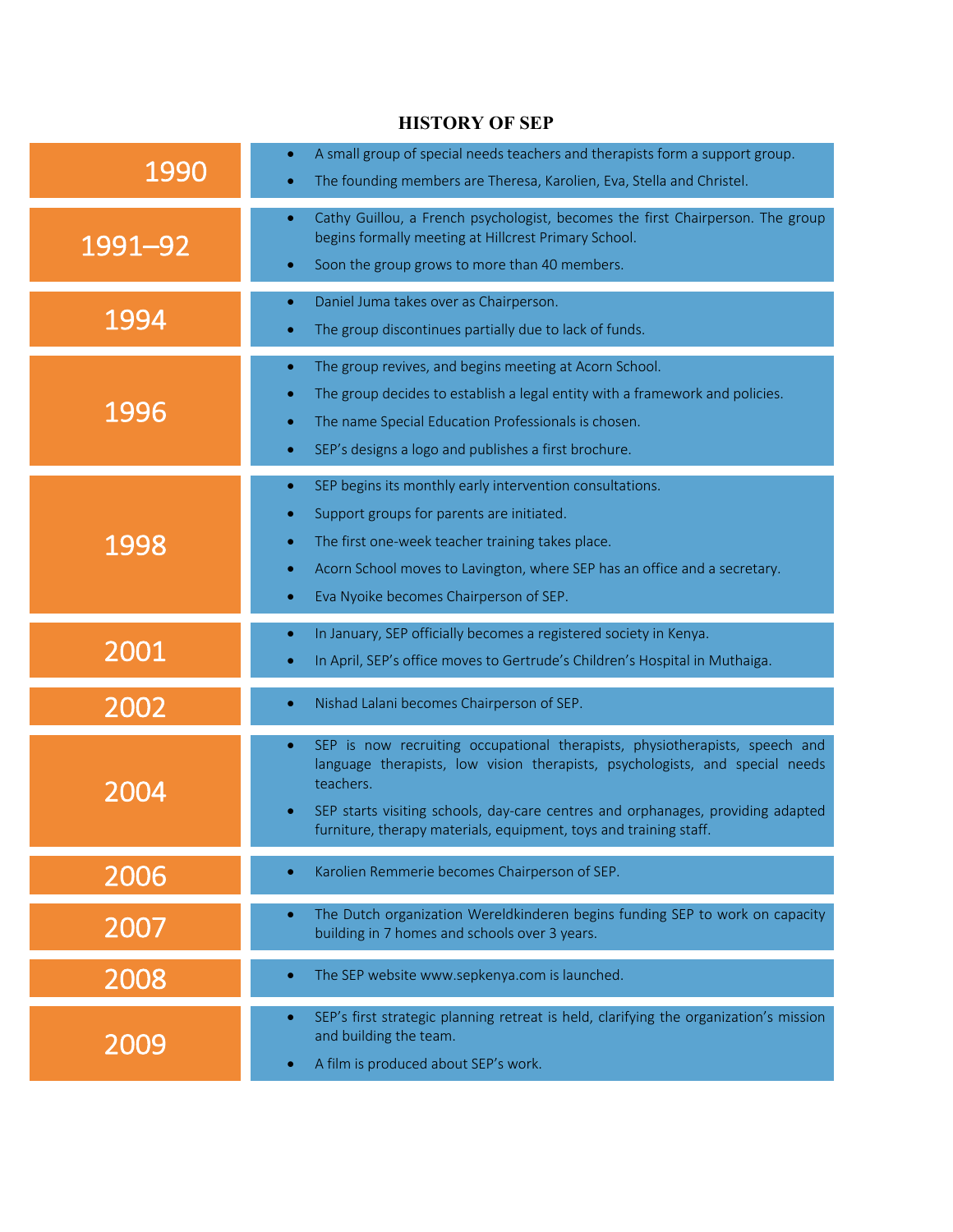| 2010 | SEP begins new partnerships with organizations that provide it with volunteer<br>staff: COMUNDO (Switzerland) - in May and Voluntary Services Overseas<br>(VSO/UK) - in November.                                                                                                                                                                                                                                                                                                                                                                                                  |
|------|------------------------------------------------------------------------------------------------------------------------------------------------------------------------------------------------------------------------------------------------------------------------------------------------------------------------------------------------------------------------------------------------------------------------------------------------------------------------------------------------------------------------------------------------------------------------------------|
| 2011 | SEP begins providing formalised training to its intern members.<br>$\bullet$<br>SEP launches on Facebook and Youtube.<br>SEP opts for a major focus on organizational development.                                                                                                                                                                                                                                                                                                                                                                                                 |
| 2012 | SEP begins monthly consultations in Korogocho and Kibera slums.<br>$\bullet$<br>A first strategic plan is produced, along with a member handbook.<br>$\bullet$<br>SEP expands its paid and volunteer staff.<br>$\bullet$<br>Major networking efforts with other organizations.<br>$\bullet$<br>32 intern members receive training.<br>$\bullet$<br>SEP has 5 more trainers to facilitate professional workshops.<br>$\bullet$<br>Workshops on rights for children with disabilities are added.<br>$\bullet$                                                                        |
| 2013 | The training team consists of fulltime physiotherapist, speech and language<br>$\bullet$<br>therapist and occupational therapist thanks to a new collaboration with the<br>Slovakian NGO eRko.<br>SEP begins providing professional training for income generating activities.<br>SEP organises joined disability events with other organizations working in the<br>$\bullet$<br>field of disability.                                                                                                                                                                              |
| 2014 | SEP recruits more physiotherapists to join the organization.<br>$\bullet$<br>Workshops on acceptance are added.<br>$\bullet$<br>SEP provides more consultations in different rural places.<br>$\bullet$<br>Major networking efforts with other organizations, creating more awareness on<br>disability.<br>SEP prepared two policy documents on child protection and community<br>engagement.<br>SEP offers a platform for youth with disabilities to socialize through dance.                                                                                                     |
| 2015 | SEP has 9 more trainers to facilitate professional workshops.<br>$\bullet$<br>The Wezesha programme takes off with a first group of 20 parents from rural<br>$\bullet$<br>areas.<br>The Wezesha manual is produced.<br>۰<br>SEP hires a special needs teacher for inclusive education.<br>$\bullet$<br>A volunteer policy is added.<br>$\bullet$<br>SEP launches a new branding: logo, brochures, developmental wheel.<br>$\bullet$<br>A father's support group is launched.<br>٠<br>SEP participates in wheelchair training for its physiotherapist and occupational<br>$\bullet$ |